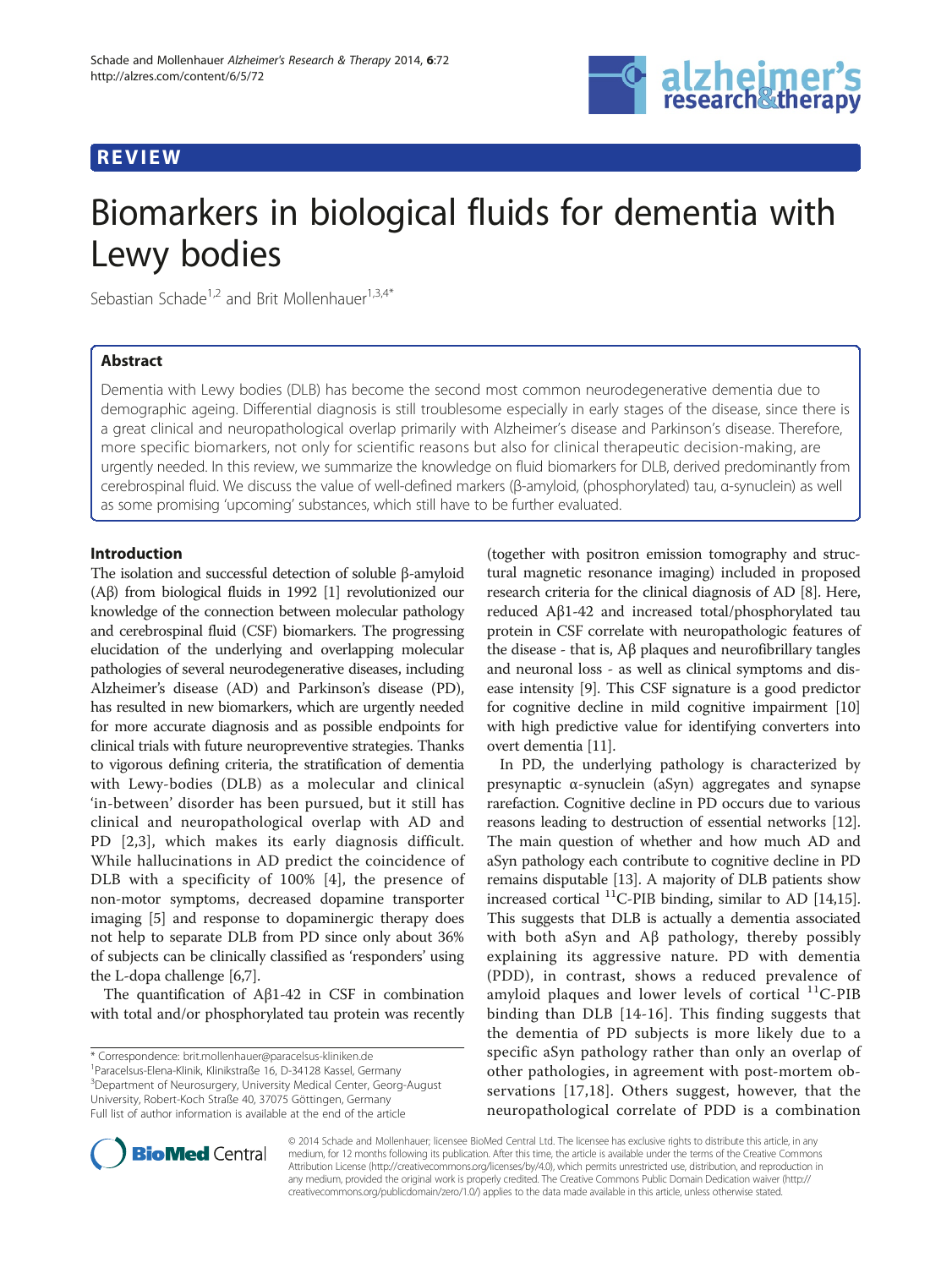of different pathologies rather than the severity of any single pathology [\[3](#page-4-0)]. In addition, it has been proposed that the presence of Aβ triggers cognitive decline and dementia in PDD and DLB, but does not directly determine its nature [[19](#page-5-0)]. In this context, it should be highlighted that incidental Aβ can be detected on occasion in healthy controls as well as in older subjects with PD [[15](#page-4-0)], and decreased levels of CSF Aβ1-42 have been observed in recently diagnosed PD patients [[20\]](#page-5-0) and in patients with and without cognitive decline [\[21](#page-5-0),[22\]](#page-5-0); this suggests that amyloid pathology does not have a single causative role in dementia. Furthermore, it has been shown that PD cases without dementia, but progression of cortical amyloid, show a faster cognitive deterioration than patients who are without Aβ deposits at baseline [\[23\]](#page-5-0). This is supported by a recent study that showed that low levels of CSF Aβ1-42 predict early-onset cognitive decline [[24\]](#page-5-0).

Thus, one current major problem is the overlapping neuropathology and the as yet incompletely understood molecular constituents of the pathological changes. It is expected that in the next years many more neuropathological entities will be identified and characterized at the molecular level, which will also influence our thinking of clinical phenotyping and the selection of biomarker candidates in the future [[25\]](#page-5-0).

## Biomarkers in dementia with Lewy bodies

In addition to imaging biomarkers (see article by Mak and colleagues within this special series [\[26\]](#page-5-0)), biomarkers in DLB include functional marker candidates, like electroencephalography slowing [\[27\]](#page-5-0) and the detection of rapid eye movement sleep behaviour disorder and other sleep disturbances with polysomnography [\[28](#page-5-0)].

Dopamine transporter imaging studies are helpful in the differential diagnosis of AD, but are expensive and not widely available. A biological fluid marker would be more widely available (when shipped to a central laboratory), cheap, and have low safety concerns. Optimal marker candidates reflect a process proximal to the specific pathology; therefore, most studies on neurodegenerative disorders rely on marker candidates in the CSF. The 'CSF analytic area' comprises the area of the brain directly contributing to CSF composition, which incorporates the basal ganglia and the brainstem as main sites of interest in movement disorders. aSyn pathology in DLB (and PD) has also been shown in the periphery [[29](#page-5-0)], however, which could enable the detection of a marker in peripheral biological fluids; for example, in blood or saliva [[30](#page-5-0)]. So far, studies have been discrepant and need further validation (see below).

## Cerebrospinal fluid biomarkers in dementia with Lewy bodies

The composition and alteration of CSF proteins, which might be disease-specific, underlines the value of CSF analysis as a diagnostic tool. Nevertheless, known and potential confounding factors need to be taken into account in any biological fluid study, such as protease activity, blood contamination - which occurs in 10 to 20% of lumbar punctures - and adhesion, especially of lipophilic proteins to certain external surfaces like polypropylene and glass. The adherence of standard operating procedures is essential to avoid false positive or negative findings.

#### Alzheimer's disease biomarkers in dementia with Lewy bodies

The combination of decreased Aβ peptides and increased total/phosphorylated tau protein in CSF of AD subjects has shown diagnostic sensitivity and specificity above 80% in most studies [\[9](#page-4-0)].

Enzymatic cleavage of the 120 kDa transmembrane amyloid precursor protein leads to different fragments of the Aβ peptide [\[31\]](#page-5-0). Aβ seems to be important for the processing of information between neurons and is variably prone to aggregate and form plaques [[32\]](#page-5-0). Amyloid plaques are found in the brain of patients with AD and DLB [[31,33\]](#page-5-0) and contain primarily carboxy-terminally elongated forms of Aβ peptides, such as the fragment Aβ1-42.

As in AD, CSF levels of Aβ1-42 in DLB are regularly decreased compared to non-demented controls [\[34\]](#page-5-0). The correlation of decreased CSF Aβ values was shown by in vivo brain amyloid load in AD [[35](#page-5-0)] but also appeared to be non-specifically decreased in other disorders without plaque pathology [[36](#page-5-0)], which might be due to interindividual differences in the amount of amyloidogenic amyloid precursor protein processing. Attempts to normalize Aβ1-42 concentrations to Aβ1-40 (Aβ1-42/Aβ1-40 ratio) have been promising in terms of differentiating AD from DLB when compared with measuring these biomarkers individually [\[37\]](#page-5-0). Nevertheless, most studies could not define valuable cutoff scores to distinguish AD and DLB [\[38,39](#page-5-0)], including one large autopsy study [[40](#page-5-0)]. One reason might be the heterogeneity and possible interaction of neuropathological alterations in DLB. At least one study showed significantly lower CSF Aβ1-42 in DLB patients with senile plaques compared with DLB patients without senile plaques [[41](#page-5-0)]. Another reason could be that a correlation between phosphorylated tau protein in CSF and its neuropathological equivalent (neurofibrillary tangles) was not found in patients with DLB [\[41\]](#page-5-0).

Other fragments, isoforms and posttranslational modifications of Aβ peptides have also been proposed as CSF biomarkers for DLB. The oxidized version of Aβ1-40 ( $A\beta1-40^{\text{ox}}$ ), containing  $\alpha$ -helical structures [[42\]](#page-5-0), has been shown to be increased in DLB patients compared with PDD patients and non-demented disease controls, which recently also has been shown in autopsy-proven AD and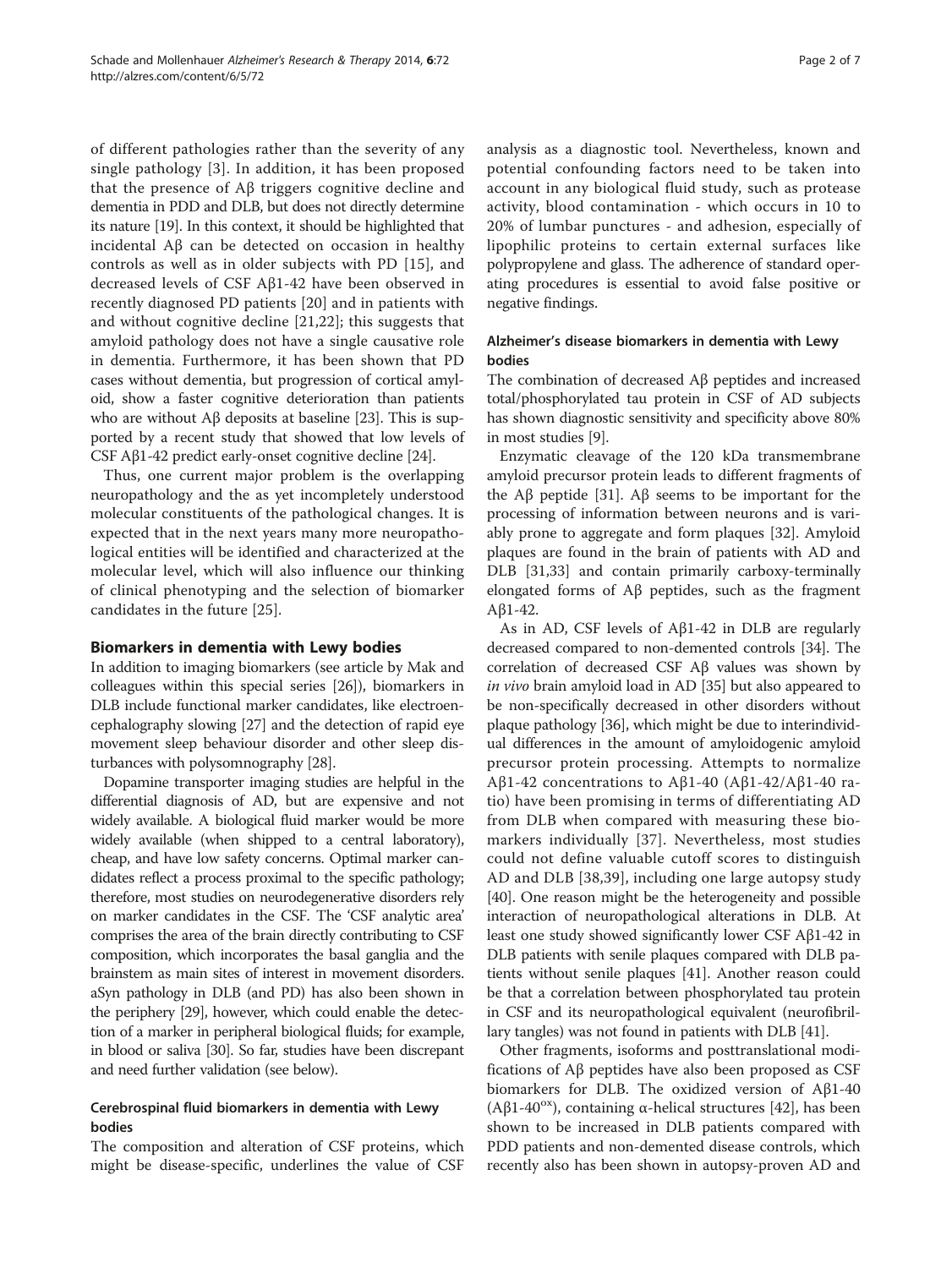DLB [\[43](#page-5-0)]. This finding has been proposed to be a pathophysiological metabolism of Aβ1-40 specific to DLB, but needs to be replicated by independent groups and using alternative approaches. Other Aβ isoforms, such as Aβ1-37 and Aβ 1–38, are still a focus of research, but need to be better characterized [[42](#page-5-0)]. Further posttranslational modifications (for example, fragmented forms of Aβ) possibly reflecting more disease-specific changes are currently been investigated by different groups [[44](#page-5-0)].

The natively unfolded microtubule-associated phosphoprotein 68 kDa tau is important for the stabilization of microtubules [[45](#page-5-0)]. Neuronal cells in AD contain pairwise helical protein filaments (neurofibrillary tangles) [\[46,47](#page-5-0)] that are insoluble, stable polymers of the low molecular weight tau protein [[48](#page-5-0)].

Intracellular tau protein is elevated in CSF of AD subjects and excessively increases in conditions with rapid neuronal loss - for example, Creutzfeldt-Jakob disease. In DLB, levels of CSF tau protein are lower compared to AD [\[40](#page-5-0)] and higher compared to PD and PDD [\[49](#page-5-0)]. Interestingly, patients with a diagnosis of 'probable DLB' according to the classification criteria [\[5\]](#page-4-0) (which should be more accurate), tend to have even lower CSF tau protein levels [[49](#page-5-0)].

Hyperphosphorylation of tau protein promotes its aggregation into neurofibrillary tangles. Some CSF studies have revealed better specificity for the discrimination of AD when using p-tau protein 181 rather than total tau protein [[50\]](#page-5-0). Since the phosphorylation of tau protein in brain occurs to a lesser extent in DLB [\[51,52](#page-5-0)], the quantification of phosphorylated tau species in CSF may serve as a specific marker to discriminate AD from DLB [[50,53\]](#page-5-0). Other phosphorylation sites of tau protein in CSF have been analyzed for their diagnostic value, showing similar results [[54-](#page-5-0)[57](#page-6-0)] (Table 1).

#### Parkinson's disease biomarkers in dementia with Lewy bodies

The 140 amino acid aSyn is predominantly expressed in the pre-synapses supporting the formation and transport of vesicles [[58\]](#page-6-0) and is the major constituent of Lewy bodies, the generally accepted pathological hallmark of PD and DLB, and it is also present in the glial cytoplasmic inclusions of multiple system atrophy [[59,60](#page-6-0)].

Full-length aSyn has been detected in extracellular biological fluids, including plasma, conditioned cell media and most recently saliva [\[61,62](#page-6-0)]. The quantification of extracellular aSyn has been proposed as a potential biomarker for synuclein-related disorders: most investigators have shown a reduction of CSF total aSyn in the synuclein-related disorders PD, DLB and multiple system atrophy [[63-65\]](#page-6-0). A rather small study, but one that strictly controlled several possible confounders (for example, blood contamination, diurnal variation, food intake, rostro-caudal CSF gradient, gender, age), showed contradictory results, with an increase of aSyn in DLB compared with healthy controls and AD patients [[66](#page-6-0)]. These results need to be replicated, but possible confounding factors (for example, blood contamination, subject selection and technical/methodological differences, especially choosing the right antibodies to ensure accurate measurement of total aSyn rather than its fractions) should be even more rigorously taken into account when conducting further studies.

The underlying mechanism of decreasing CSF aSyn remains unclear to date, and could result from various scenarios, such as the reduction of aSyn release into the extracellular space due to intracellular aggregation; alteration of SNCA gene transcription [[67](#page-6-0)], mRNA splicing [\[68\]](#page-6-0) or protein processing [[69](#page-6-0)]; a higher CSF flow

|                          | AD               | AD and DLB                         | <b>DLB</b>                                     | DLB and PD(D)     | PD                                  |
|--------------------------|------------------|------------------------------------|------------------------------------------------|-------------------|-------------------------------------|
| Neuropathology           |                  | Neurofibrillary tangles            |                                                | Lewy bodies       |                                     |
|                          |                  | Amyloid plaques                    |                                                |                   |                                     |
| <b>Clinical symptoms</b> |                  | Cognitive decline                  | Spontaneous hallucinations                     | Cognitive decline |                                     |
|                          |                  |                                    |                                                | <b>RBD</b>        |                                     |
|                          |                  |                                    |                                                | L-Dopa response   |                                     |
| Nuclear imaging          |                  | PIB binding?                       |                                                | DATI              |                                     |
| <b>CSF biomarkers</b>    | tau ↑            | $\beta$ -Amyloid 1-42 $\downarrow$ | $\beta$ -Amyloid 1-40 <sup>ox</sup> $\uparrow$ | a-Synuclein,      | a-Synuclein.                        |
|                          | p-tau $\uparrow$ | Soluble NG2J                       | CART <sub>L</sub>                              | Neurosin.L        | Oligomeric a-synuclein <sup>†</sup> |
|                          |                  |                                    | NF <sub>1</sub>                                |                   |                                     |
| Serum biomarkers         |                  |                                    | H-FABP 1                                       |                   |                                     |
|                          |                  |                                    | Ca/Mg1                                         |                   |                                     |

Table 1 Sumary of neuropathologic, clinical, imaging and fluid markers in dementia with Lewy bodies, Parkinson's disease and Alzheimer's disease

AD, Alzheimer' disease; CART, cocaine and amphetamine regulated transcript; CSF, cerebrospinal fluid; DAT, dopamine transporter imaging; DLB, dementia with Lewy bodies; H-FABP, heart-type fatty acid binding protein; NF, neurofilament; NG2, Neuron glia 2; PD, Parkinson's disease; PDD, Parkinson's disease with dementia; PIB, Pittsburgh compound B; p-tau, phosphorylated tau protein; RBD, REM sleep behaviour disorder.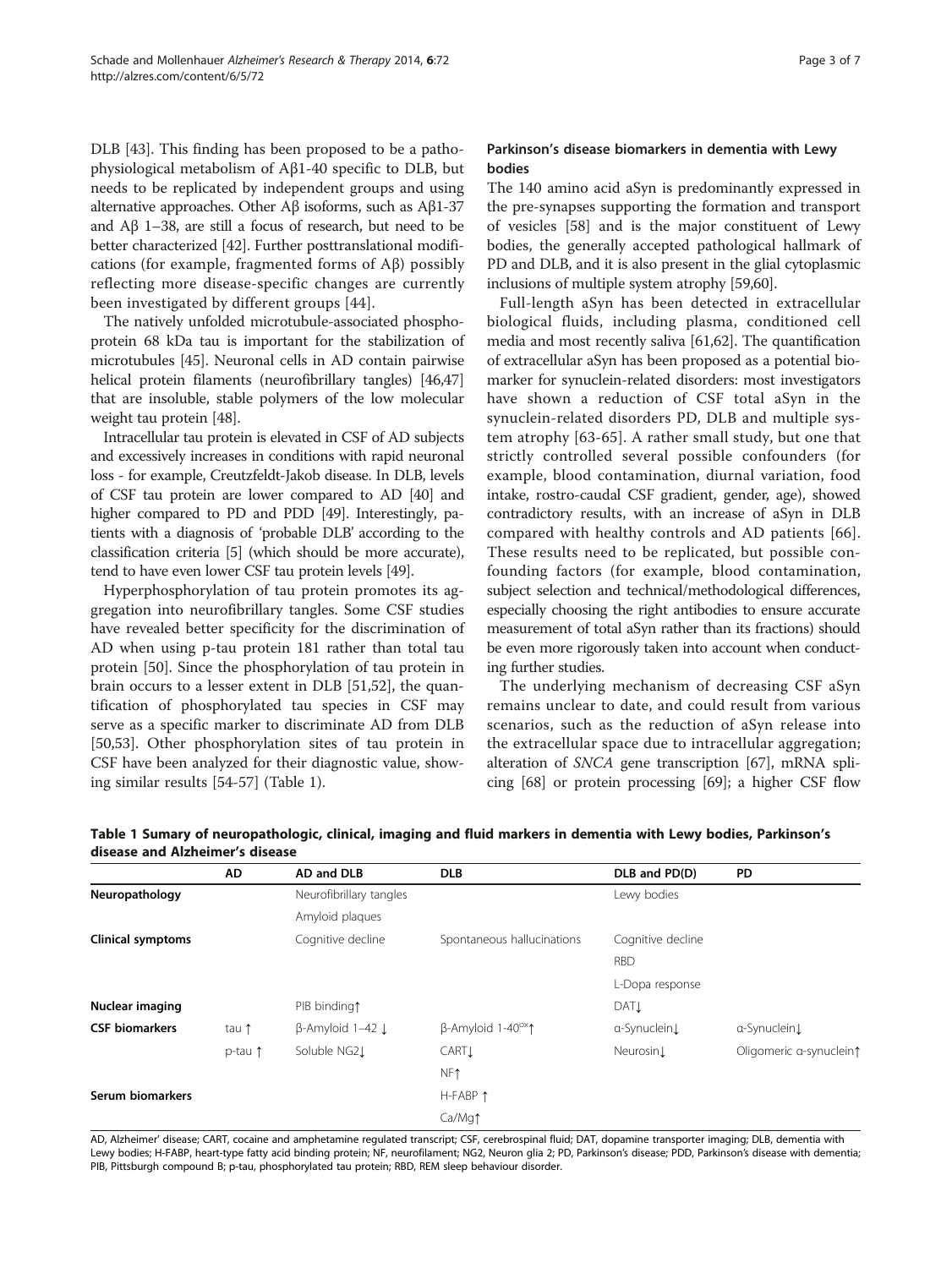with lower permeation of plasma aSyn into CSF; an enhanced clearance rate of aSyn from CSF [\[70\]](#page-6-0); or as yet unidentified factors or any combination of mechanisms [\[65\]](#page-6-0). Furthermore, aSyn might intracellularly aggregate in Lewy bodies and presynaptic terminals (thereby possibly decreasing the extracellular amount), since results from studies on aSyn in patients with AD have been somewhat heterogeneous, perhaps indicating a subgroup of AD patients with additional Lewy body pathology and a clear mismatch of high p-tau protein 181 and low aSyn CSF levels [[71](#page-6-0)]. A possible explanation for increased CSF aSyn levels (in addition to the inverse of the mechanisms described above) might be that they partly reflect neuronal and/or axonal injury, which would be in line with a correlation of total tau values and aSyn in CSF samples of AD patients [\[71\]](#page-6-0), although a correlation between aSyn levels and regional brain atrophy could not be detected [[72](#page-6-0)].

Whereas methods for quantifying total aSyn detect mono- and oligomeric forms, an oligomer-specific aSyn assay has been established that uses the same monoclonal antibody for both capture and detection [\[73\]](#page-6-0). Oligomeric aSyn comprises up to 10% of the total aSyn content of CSF. Independent studies show an increase of CSF oligomeric aSyn in PD compared with AD, progressive supranuclear palsy and controls [[73,74](#page-6-0)]. Together with the reduced CSF total aSyn, the ratio of oligomeric to total aSyn had a sensitivity of 89.3% and a specificity of 90.6% for the diagnosis of PD in this study [[74](#page-6-0)].

Further investigation of the specificity of the antibodies and total and oligomeric aSyn enzyme-linked immunoassay techniques are needed, as are independent studies on other posttranslationally modified aSyn species, studies quantifying CSF aSyn in longitudinal patient cohorts, as well as studies of aSyn in other biological fluids.

Neurosin, a protein suggested to cleave aSyn and thereby potentially with a major role in the pathomechanisms of diseases associated with aSyn pathology, was shown to be reduced in CSF of patients with synuclein-related disorders compared with healthy controls and patients with AD. The lowest levels have been found in patients with DLB, thereby offering a new option for a potential biomarker [\[75](#page-6-0)].

Other PD biomarkers in CSF have not yet been investigated in DLB, such as the multifunctional protein DJ-1 and its oxidized forms involved in many cellular processes [[76](#page-6-0)-[78\]](#page-6-0), and other synaptic proteins.

## Other potential biomarkers for dementia with Lewy bodies

#### Neurofilaments

Neurofilaments (NFs) are involved in structural integrity and cell/organelle motility along the axons and determine axon calibre. CSF levels of NFs have been found to be elevated in DLB, but no significant differences have

been observed in comparison with other dementias. Therefore, NFs seem to provide only a general hint of neuronal and axonal dysfunction without differential value for separating DLB from other disorders [[79](#page-6-0)]. But data are still rare. In particular, subsets of NFs need to be evaluated further, since various types of neurons are affected in the different forms of dementia, perhaps meaning that different patterns of elevated NFs are potential biomarkers for differential diagnosis of dementias. Three different subunits of NF (light (NF-L), medium (NF-M) and heavy (NF-H)) have been defined. The filament is made up of one NF-L and either NF-M or NF-H arranged head to tail [[80,81](#page-6-0)].

#### Fatty acid-binding proteins

Fatty acid-binding proteins (FABPs) are a family of small intracellular proteins that facilitate the transport of fatty acids between the cell membrane and different organelles [[82](#page-6-0)]. Lower levels of heart-type FABP have been reported in brains from patients with Down's syndrome and AD [[83](#page-6-0)]. Serum FABP levels are elevated in a quite distinct manner in DLB [[84,85](#page-6-0)].

## Other potential biomarkers

On the basis of stronger pathological involvement of dopaminergic and serotonergic pathways in DLB than in AD, several neurotransmitters and their metabolites have been investigated. Reduced levels of the metabolites homovanillic acid, 5- hydroxyindolacetic acid and 3 methoxy-4-hydroxyphenylethyleneglycol have been found in DLB compared with AD [[86](#page-6-0)]. Especially the latter, in combination with total tau protein, p-tau and Aβ1-42, could increase the sensitivity and specificity of discriminating those entities [[87](#page-6-0)].

The chondroitinase sulphate proteoglycan Neuron glia 2 is a proteoglycan involved in several basic cellular mechanisms of pericytes as well as oligodentrocyte progenitor cells and its soluble form can be detected in CSF. Lower levels of soluble Neuron glia 2 have been found in CSF of patients with AD and DLB, but not in patients with PD or PDD, thereby implicating some kind of association with the accumulation of Aβ rather than aSyn. Results are preliminary and mechanisms far from being understood, but further investigations seem to be worthwhile [\[88](#page-6-0)].

Cocaine and amphetamine regulated transcript is a neuropeptide which is expressed selectively in the hypothalamus and was recently found to be present at significantly reduced levels in the CSF of DLB patients compared with controls and patients with AD [[89](#page-6-0)]. Further studies are needed to confirm these preliminary data resulting from a rather small patient sample. Similarly, elevated levels of calcium and magnesium in CSF as well as of magnesium in blood were found by a Swedish study group, which used mass spectrometry to compare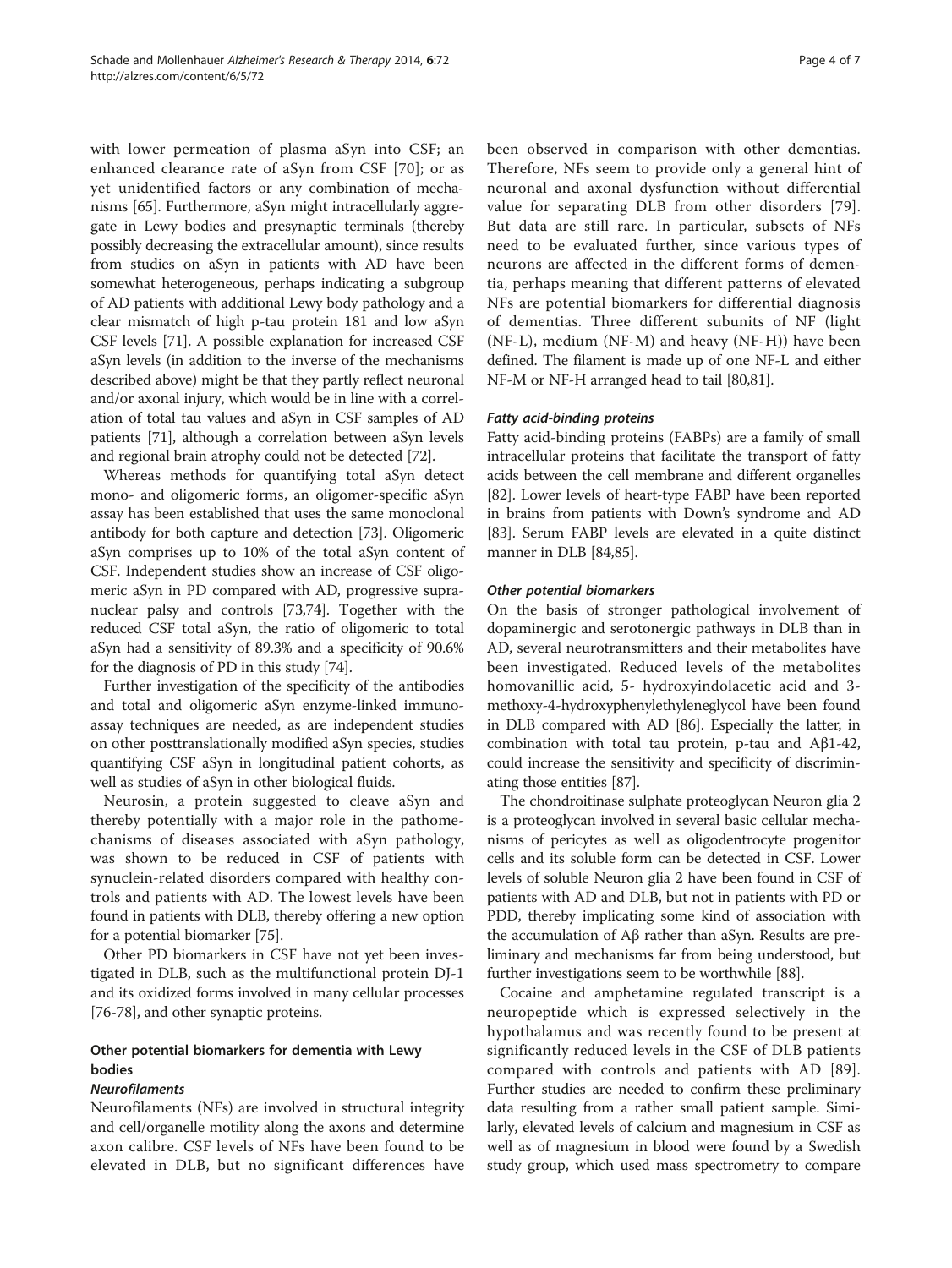<span id="page-4-0"></span>DLB patients with healthy controls and patients with AD [[90](#page-6-0)]. These findings have to be replicated by independent groups. It is noteworthy that following our growing knowledge of molecular genetics in the field of neurodegenerative diseases, there have been high expectations that some gene products (for example, DJ-1, glucocerebrosidase) might be of use as biomarkers. Unfortunately, results have been either heterogeneous or rare in terms of DLB [[91](#page-6-0)].

Finally, new diagnostic proteins might be discovered by proteomic studies. So far, some 'protein peaks' have been found as potential differential biomarkers, but these have either not been attributed to specific proteins [\[92\]](#page-6-0) or have not been confirmed by further studies [[93](#page-6-0)]. It is problematic that there is a lack of consistency across proteomic studies, which might be due to strong variations during sample preparation prior to the proteomic experiment itself (for example, degradation of proteins by storage material, contamination with blood) [\[94](#page-6-0)]. Therefore, standardized procedures are needed.

## Conclusion

This review summarizes current studies on neurochemical marker candidates for DLB. Overall, it is clear that DLB is a disease 'in between' AD and PD, which is supported by clinical, imaging, neuropathological and neurochemical studies. Biomarker candidates from the AD and PD fields have been tested in DLB, but only a few have been shown to more specifically reflect the underlying DLB. Most of the markers reflect neuropathological features, but as long our discrimination of PDD and DLB is based only on an arbitrary 'one-year rule' without separation based on molecular pathology, biomarker studies with DLB subjects will be hampered [\[95\]](#page-6-0).

Note: This article is part of a series on Lewy Body Dementia, edited by Ian McKeith and James Galvin. Other articles in this series can be found at<http://alzres.com/series/LewyBodyDementia>.

#### Abbreviations

Aβ: β-amyloid; AD: Alzheimer' disease; aSyn: α-synuclein; CSF: Cerebrospinal fluid; DLB: Dementia with Lewy bodies; FABP: Fatty acid-binding protein; NF: Neurofilament; PD: Parkinson's disease; PDD: Parkinson's disease with dementia.

#### Competing interests

The authors declare that they have no competing interests.

#### Author details

<sup>1</sup> Paracelsus-Elena-Klinik, Klinikstraße 16, D-34128 Kassel, Germany. <sup>2</sup> Department of Clinical Neurophysiology, University Medical Center, Georg-August University, Robert-Koch Straße 40, 37075 Göttingen, Germany. <sup>3</sup>Department of Neurosurgery, University Medical Center, Georg-August University, Robert-Koch Straße 40, 37075 Göttingen, Germany. <sup>4</sup>Department of Neuropathology, University Medical Center, Georg-August University, Robert-Koch Straße 40, 37075 Göttingen, Germany.

#### Published online: 16 October 2014

#### References

- 1. Seubert P, Vigo-Pelfrey C, Esch F, Lee M, Dovey H, Davis D, Sinha S, Schlossmacher M, Whaley J, Swindlehurst C, McCormack R, Wolfert R, Selkoe D, Lieberburg I, Schenk D; Isolation and quantification of soluble Alzheimer's beta-peptide from biological fluids. Nature 1992, 359:325–327.
- 2. Noe E, Marder K, Bell KL, Jacobs DM, Manly JJ, Stern Y: Comparison of dementia with Lewy bodies to Alzheimer's disease and Parkinson's disease with dementia. Mov Disord 2004, 19:60-67.
- 3. Compta Y, Parkkinen L, O'Sullivan SS, Vandrovcova J, Holton JL, Collins C, Lashley T, Kallis C, Williams DR, de Silva R, Lees AJ, Revesz T: Lewy- and Alzheimer-type pathologies in Parkinson's disease dementia: which is more important? Brain 2011, 134:1493–1505.
- 4. Toledo JB, Cairns NJ, Da X, Chen K, Carter D, Fleisher A, Householder E, Ayutyanont N, Roontiva A, Bauer RJ, Eisen P, Shaw LM, Davatzikos C, Weiner MW, Reiman EM, Morris JC, Trojanowski JQ, Alzheimer's Disease Neuroimaging Initiative: Clinical and multimodal biomarker correlates of ADNI neuropathological findings. Acta Neuropathol Commun 2013, 1:65.
- 5. McKeith IG, Dickson DW, Lowe J, Emre M, O'Brien JT, Feldman H, Cummings J, Duda JE, Lippa C, Perry EK, Aarsland D, Arai H, Ballard CG, Boeve B, Burn DJ, Costa D, Del Ser T, Dubois B, Galasko D, Gauthier S, Goetz CG, Gomez-Tortosa E, Halliday G, Hansen LA, Hardy J, Iwatsubo T, Kalaria RN, Kaufer D, Kenny RA, Korczyn A, et al: Diagnosis and management of dementia with Lewy bodies: third report of the DLB consortium. Neurology 2005, 65:1863–1872.
- 6. Molloy S, McKeith IG, O'Brien JT, Burn DJ: The role of levodopa in the management of dementia with Lewy bodies. J Neurol Neurosurg Psychiatry 2005, 76:1200–1203.
- Bonelli SB, Ransmayr G, Steffelbauer M, Lukas T, Lampl C, Deibl M: L-Dopa responsiveness in dementia with Lewy bodies, Parkinson disease with and without dementia. Neurology 2004, 63:376–378.
- 8. Dubois B, Feldman HH, Jacova C, Dekosky ST, Barberger-Gateau P, Cummings J, Delacourte A, Galasko D, Gauthier S, Jicha G, Meguro K, O'Brien J, Pasquier F, Robert P, Rossor M, Salloway S, Stern Y, Visser PJ, Scheltens P: Research criteria for the diagnosis of Alzheimer's disease: revising the NINCDS-ADRDA criteria. Lancet Neurol 2007, 6:734–746.
- 9. Blennow K, Hampel H, Weiner M, Zetterberg H: Cerebrospinal fluid and plasma biomarkers in Alzheimer disease. Nat Rev Neurol 2010, 6:131–144.
- 10. Hansson O, Zetterberg H, Buchhave P, Londos E, Blennow K, Minthon L: Association between CSF biomarkers and incipient Alzheimer's disease in patients with mild cognitive impairment: a follow-up study. Lancet Neurol 2006, 5:228–234.
- 11. Buchhave P, Minthon L, Zetterberg H, Wallin AK, Blennow K, Hansson O: Cerebrospinal fluid levels of beta-amyloid 1–42, but not of tau, are fully changed already 5 to 10 years before the onset of Alzheimer dementia. Arch Gen Psychiatry 2012, 69:98–106.
- 12. Jellinger KA: Neurobiology of cognitive impairment in Parkinson's disease. Expert Rev Neurother 2012, 12:1451-1466.
- 13. Mollenhauer B, Schulz-Schaeffer W, Schlossmacher M: Synaptic alpha-synuclein pathology as the likely cause of Parkinson's disease dementia. Lancet Neurol 2011, 10:68–69.
- 14. Edison P, Rowe CC, Rinne JO, Ng S, Ahmed I, Kemppainen N, Villemagne VL, O'Keefe G, Nagren K, Chaudhury KR, Masters CL, Brooks DJ: Amyloid load in Parkinson's disease dementia and Lewy body dementia measured with [11C]PIB positron emission tomography. J Neurol Neurosurg Psychiatry 2008, 79:1331–1338.
- 15. Gomperts SN, Rentz DM, Moran E, Becker JA, Locascio JJ, Klunk WE, Mathis CA, Elmaleh DR, Shoup T, Fischman AJ, Hyman BT, Growdon JH, Johnson KA: Imaging amyloid deposition in Lewy body diseases. Neurology 2008, 71:903–910.
- 16. Jokinen P, Scheinin N, Aalto S, Nagren K, Savisto N, Parkkola R, Rokka J, Haaparanta M, Roytta M, Rinne JO: [(11)C]PIB-, [(18)F]FDG-PET and MRI imaging in patients with Parkinson's disease with and without dementia. Parkinsonism Relat Disord 2010, 16:666-670.
- 17. Aarsland D, Perry R, Brown A, Larsen JP, Ballard C: Neuropathology of dementia in Parkinson's disease: a prospective, community-based study. Ann Neurol 2005, 58:773–776.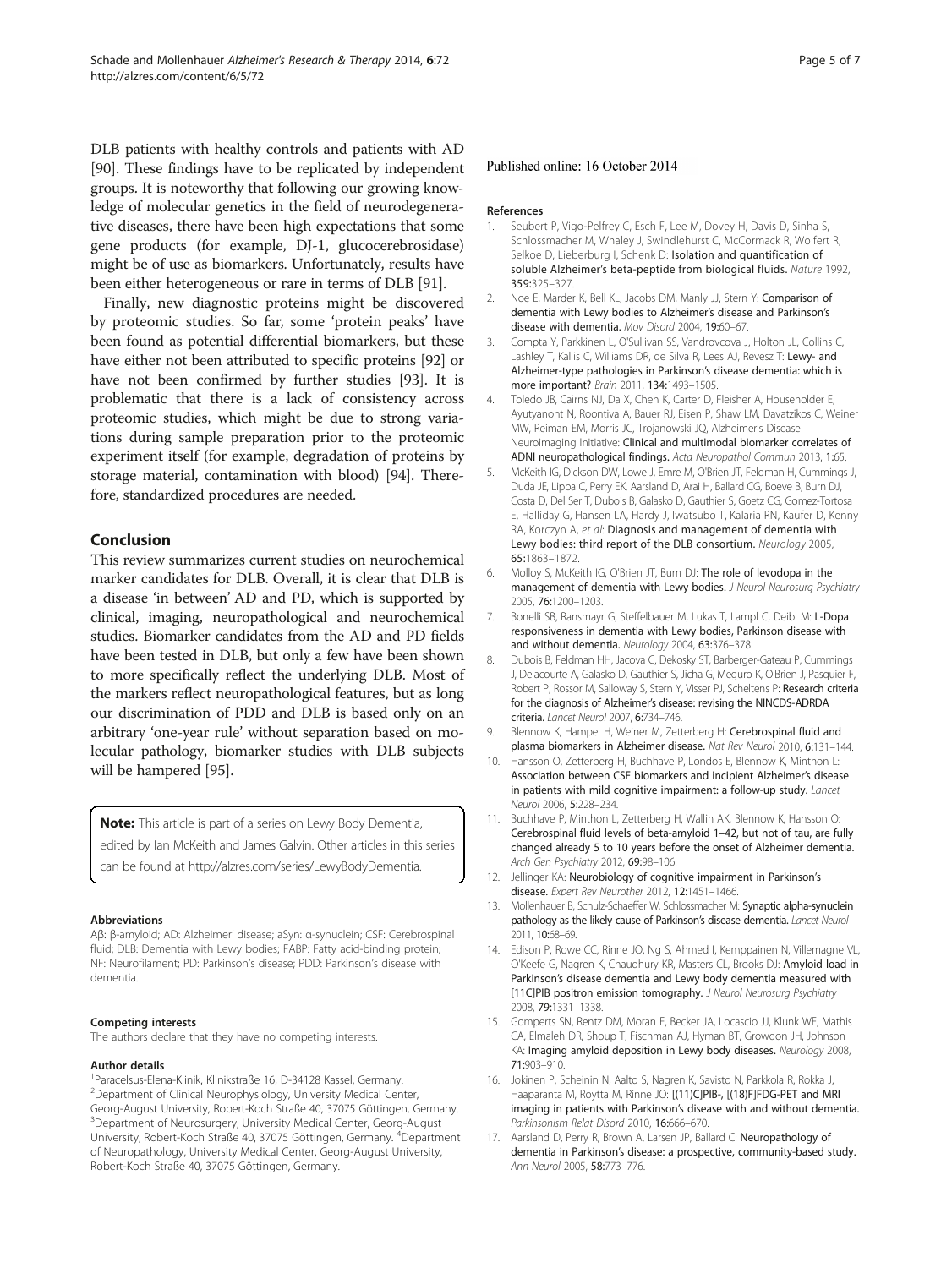- <span id="page-5-0"></span>18. Kramer ML, Schulz-Schaeffer WJ: Presynaptic alpha-synuclein aggregates, not Lewy bodies, cause neurodegeneration in dementia with Lewy bodies. J Neurosci 2007, 27:1405–1410.
- 19. Gomperts SN, Locascio JJ, Marquie M, Santarlasci AL, Rentz DM, Maye J, Johnson KA, Growdon JH: Brain amyloid and cognition in Lewy body diseases. Mov Disord 2012, 27:965–973.
- 20. Alves G, Bronnick K, Aarsland D, Blennow K, Zetterberg H, Ballard C, Kurz MW, Andreasson U, Tysnes OB, Larsen JP, Mulugeta E: CSF amyloid-beta and tau proteins, and cognitive performance, in early and untreated Parkinson's disease: the Norwegian ParkWest study. J Neurol Neurosurg Psychiatry 2010, 81:1080–1086.
- 21. Compta Y, Marti MJ, Ibarretxe-Bilbao N, Junque C, Valldeoriola F, Munoz E, Ezquerra M, Rios J, Tolosa E: Cerebrospinal tau, phospho-tau, and beta-amyloid and neuropsychological functions in Parkinson's disease. Mov Disord 2009, 24:2203–2210.
- 22. Montine TJ, Shi M, Quinn JF, Peskind ER, Craft S, Ginghina C, Chung KA, Kim H, Galasko DR, Jankovic J, Zabetian CP, Leverenz JB, Zhang J: CSF Abeta(42) and tau in Parkinson's disease with cognitive impairment. Mov Disord 2010, 25:2682–2685.
- 23. Gomperts SN, Locascio JJ, Rentz D, Santarlasci A, Marquie M, Johnson KA, Growdon JH: Amyloid is linked to cognitive decline in patients with Parkinson disease without dementia. Neurology 2013, 80:85-91.
- 24. Alves G, Lange J, Blennow K, Zetterberg H, Andreasson U, Forland MG, Tysnes OB, Larsen JP, Pedersen KF: CSF Abeta42 predicts early-onset dementia in Parkinson disease. Neurology 2014, 82:1784–1790.
- 25. Borroni B, Alberici A, Archetti S, Magnani E, Di Luca M, Padovani A: New insights into biological markers of frontotemporal lobar degeneration spectrum. Curr Med Chem 2010, 17:1002–1009.
- 26. Mak E, Su L, Williams GB, O'Brien JT: Neuroimaging characteristics of dementia with Lewy bodies. Alzheimers Res Ther 2014, 6:18.
- 27. Bonanni L, Thomas A, Tiraboschi P, Perfetti B, Varanese S, Onofrj M: EEG comparisons in early Alzheimer's disease, dementia with Lewy bodies and Parkinson's disease with dementia patients with a 2-year follow-up. Brain 2008, 131:690–705.
- 28. Terzaghi M, Arnaldi D, Rizzetti MC, Minafra B, Cremascoli R, Rustioni V, Zangaglia R, Pasotti C, Sinforiani E, Pacchetti C, Manni R: Analysis of video-polysomnographic sleep findings in dementia with Lewy bodies. Mov Disord 2013, 28:1416–1423.
- 29. Braak H, de Vos RAI, Bohl J, Del Tredici K: Gastric [alpha]-synuclein immunoreactive inclusions in Meissner's and Auerbach's plexuses in cases staged for Parkinson's disease-related brain pathology. Neurosci Lett 2006, 396:67–72.
- 30. Devic I, Hwang H, Edgar JS, Izutsu K, Presland R, Pan C, Goodlett DR, Wang Y, Armaly J, Tumas V, Zabetian CP, Leverenz JB, Shi M, Zhang J: Salivary alpha-synuclein and DJ-1: potential biomarkers for Parkinson's disease. Brain 2011, 134:e178.
- 31. Glenner GG, Wong CW, Quaranta V, Eanes ED: The amyloid deposits in Alzheimer's disease: their nature and pathogenesis. Appl Pathol 1984, 2:357–369.
- 32. Guntert A, Dobeli H, Bohrmann B: High sensitivity analysis of amyloid-beta peptide composition in amyloid deposits from human and PS2APP mouse brain. Neuroscience 2006, 143:461–475.
- 33. Jendroska K, Kashiwagi M, Sassoon J, Daniel SE: Amyloid beta-peptide and its relationship with dementia in Lewy body disease. J Neural Transm Suppl 1997, 51:137–144.
- 34. Kanemaru K, Kameda N, Yamanouchi H: Decreased CSF amyloid beta42 and normal tau levels in dementia with Lewy bodies. Neurology 2000, 54:1875–1876.
- 35. Fagan AM, Mintun MA, Mach RH, Lee SY, Dence CS, Shah AR, LaRossa GN, Spinner ML, Klunk WE, Mathis CA, DeKosky ST, Morris JC, Holtzman DM: Inverse relation between in vivo amyloid imaging load and cerebrospinal fluid Abeta42 in humans. Ann Neurol 2006, 59:512–519.
- 36. Mollenhauer B, Esselmann H, Roeber S, Schulz-Schaeffer WJ, Trenkwalder C, Bibl M, Steinacker P, Kretzschmar HA, Wiltfang J, Otto M: Different CSF beta-amyloid processing in Alzheimer's and Creutzfeldt-Jakob disease. J Neural Transm 2011, 118:691–697.
- 37. Nutu M, Zetterberg H, Londos E, Minthon L, Nagga K, Blennow K, Hansson O, Ohrfelt A: Evaluation of the cerebrospinal fluid amyloid-beta1-42/ amyloid-beta1-40 ratio measured by alpha-LISA to distinguish Alzheimer's disease from other dementia disorders. Dement Geriatr Cogn Disord 2013, 36:99–110.
- 38. Vanderstichele H, De Vreese K, Blennow K, Andreasen N, Sindic C, Ivanoiu A, Hampel H, Burger K, Parnetti L, Lanari A, Padovani A, DiLuca M, Blaser M, Olsson AO, Pottel H, Hulstaert F, Vanmechelen E: Analytical performance and clinical utility of the INNOTEST PHOSPHO-TAU181P assay for discrimination between Alzheimer's disease and dementia with Lewy bodies. Clin Chem Lab Med 2006, 44:1472–1480.
- 39. Mollenhauer B, Bibl M, Wiltfang J, Steinacker P, Ciesielczyk B, Neubert K, Trenkwalder C, Otto M: Total tau protein, phosphorylated tau (181p) protein, beta-amyloid(1–42), and beta-amyloid(1–40) in cerebrospinal fluid of patients with dementia with Lewy bodies. Clin Chem Lab Med 2006, 44:192–195.
- 40. Clark CM, Xie S, Chittams J, Ewbank D, Peskind E, Galasko D, Morris JC, McKeel DW Jr, Farlow M, Weitlauf SL, Quinn J, Kaye J, Knopman D, Arai H, Doody RS, DeCarli C, Leight S, Lee VM, Trojanowski JQ: Cerebrospinal fluid tau and beta-amyloid: how well do these biomarkers reflect autopsy-confirmed dementia diagnoses? Arch Neurol 2003, 60:1696–1702.
- 41. Slaets S, Le Bastard N, Theuns J, Sleegers K, Verstraeten A, De Leenheir E, Luyckx J, Martin JJ, Van Broeckhoven C, Engelborghs S: Amyloid pathology influences abeta1-42 cerebrospinal fluid levels in dementia with lewy bodies. J Alzheimers Dis 2013, 35:137–146.
- 42. Bibl M, Mollenhauer B, Lewczuk P, Esselmann H, Wolf S, Trenkwalder C, Otto M, Stiens G, Ruther E, Kornhuber J, Wiltfang J: Validation of amyloid-beta peptides in CSF diagnosis of neurodegenerative dementias. Mol Psychiatry 2007, 12:671-680.
- 43. Mollenhauer B, Esselmann H, Trenkwalder C, Schulz-Schaeffer W, Kretzschmar H, Otto M, Wiltfang J, Bibl M: CSF amyloid-beta peptides in neuropathologically diagnosed dementia with Lewy bodies and Alzheimer's disease. J Alzheimers Dis 2011, 24:383–391.
- 44. Portelius E, Brinkmalm G, Tran AJ, Zetterberg H, Westman-Brinkmalm A, Blennow K: Identification of novel APP/Abeta isoforms in human cerebrospinal fluid. Neurodegener Dis 2009, 6:87–94.
- 45. Cleveland DW, Spiegelman BM, Kirschner MW: Conservation of microtubule associated proteins. Isolation and characterization of tau and the high molecular weight microtubule associated protein from chicken brain and from mouse fibroblasts and comparison to the corresponding mammalian brain proteins. J Biol Chem 1979, 254:12670–12678.
- 46. Braak H, Braak E, Grundke-Iqbal I, Iqbal K: Occurrence of neuropil threads in the senile human brain and in Alzheimer's disease: a third location of paired helical filaments outside of neurofibrillary tangles and neuritic plaques. Neurosci Lett 1986, 65:351–355.
- 47. Grundke-Iqbal I, Iqbal K, Quinlan M, Tung YC, Zaidi MS, Wisniewski HM: Microtubule-associated protein tau. A component of Alzheimer paired helical filaments. J Biol Chem 1986, 261:6084–6089.
- Lee VM, Goedert M, Trojanowski JQ: Neurodegenerative tauopathies. Annu Rev Neurosci 2001, 24:1121–1159.
- 49. Mollenhauer B, Cepek L, Bibl M, Wiltfang J, Schulz-Schaeffer WJ, Ciesielczyk B, Neumann M, Steinacker P, Kretzschmar HA, Poser S, Trenkwalder C, Otto M: Tau protein, Abeta42 and S-100B protein in cerebrospinal fluid of patients with dementia with Lewy bodies. Dement Geriatr Cogn Disord 2005, 19:164–170.
- 50. Parnetti L, Lanari A, Amici S, Gallai V, Vanmechelen E, Hulstaert F: CSF phosphorylated tau is a possible marker for discriminating Alzheimer's disease from dementia with Lewy bodies. Phospho-Tau International Study Group. Neurol Sci 2001, 22:77–78.
- 51. Merdes AR, Hansen LA, Jeste DV, Galasko D, Hofstetter CR, Ho GJ, Thal LJ, Corey-Bloom J: Influence of Alzheimer pathology on clinical diagnostic accuracy in dementia with Lewy bodies. Neurology 2003, 60:1586–1590.
- 52. Arima K, Hirai S, Sunohara N, Aoto K, Izumiyama Y, Ueda K, Ikeda K, Kawai M: Cellular co-localization of phosphorylated tau- and NACP/alpha-synuclein-epitopes in lewy bodies in sporadic Parkinson's disease and in dementia with Lewy bodies. Brain Res 1999, 843:53–61.
- 53. Hampel H, Goernitz A, Buerger K: Advances in the development of biomarkers for Alzheimer's disease: from CSF total tau and Abeta(1–42) proteins to phosphorylated tau protein. Brain Res Bull 2003, 61:243–253.
- 54. Blennow K, Wallin A, Agren H, Spenger C, Siegfried J, Vanmechelen E: Tau protein in cerebrospinal fluid: a biochemical marker for axonal degeneration in Alzheimer disease? Mol Chem Neuropathol 1995, 26:231–245.
- 55. Buerger K, Zinkowski R, Teipel SJ, Tapiola T, Arai H, Blennow K, Andreasen N, Hofmann-Kiefer K, DeBernardis J, Kerkman D, McCulloch C, Kohnken R, Padberg F, Pirttila T, Schapiro MB, Rapoport SI, Moller HJ, Davies P, Hampel H: Differential diagnosis of Alzheimer disease with cerebrospinal fluid levels of tau protein phosphorylated at threonine 231. Arch Neurol 2002, 59:1267–1272.